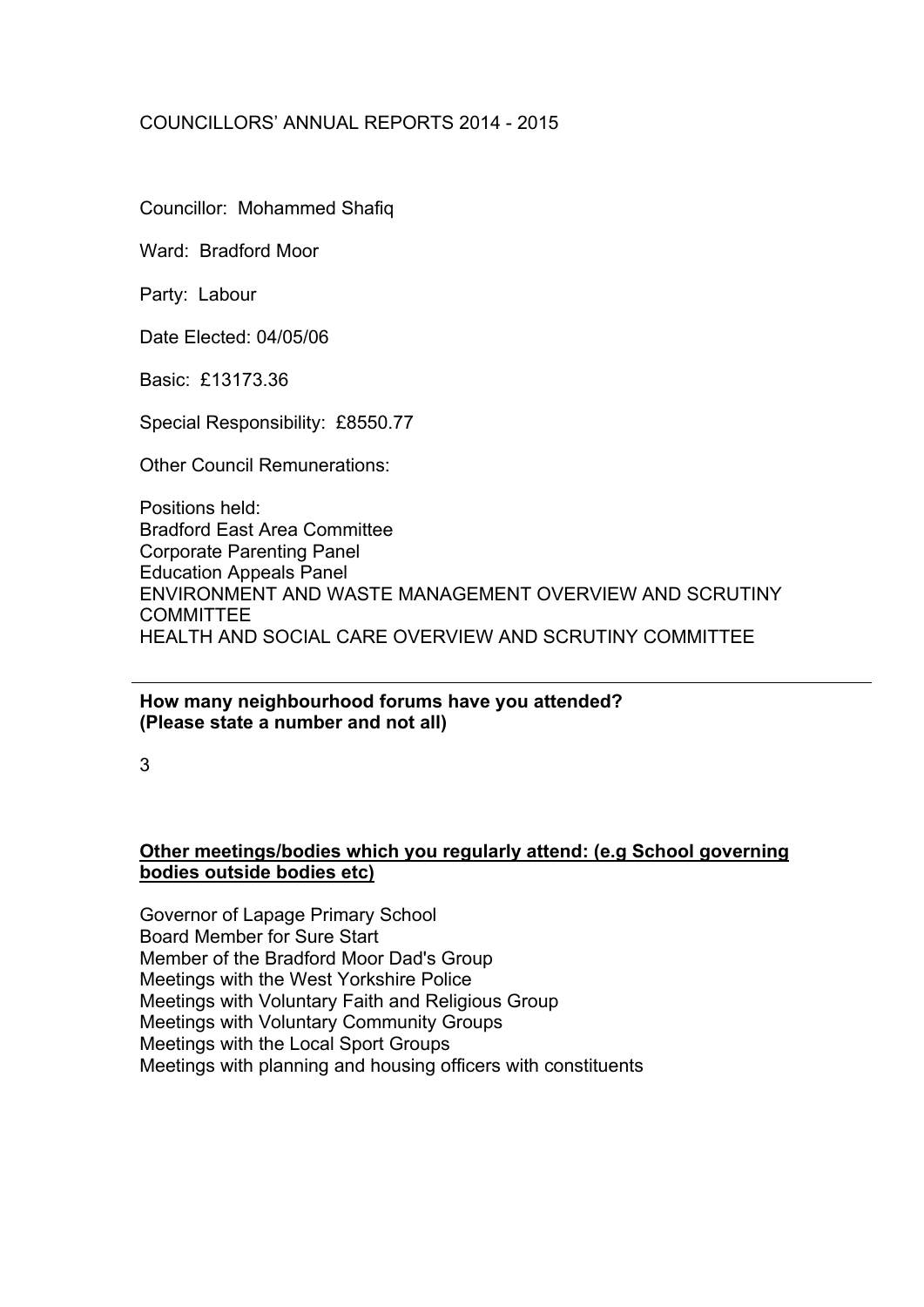## **My priorities for the past year were (May 2014 to May 2015)**

My priorities were to serve my constituents in Bradford Moor to the best of my ability with my colleague Councillor Ghazanfer Khalig by continuing to have face to face contact with my constituents.

Work with the local residents to find a solution for traffic problems around Gain Lane, Woodhall Road and Woodhall Avenue.

Work in partnership with the Police to reduce crime within Bradford Moor and fear of crime.

I aim to improve education attainment for primary and secondary schools within Bradford Moor, I would achieve this by continuing to be a school governor and work in partnership with the school.

I will aim to increase apprenticeship opportunities for young people of Bradford Moor.

I will work closely with the local businesses to create employment opportunities for local people.

# **My priorities for the coming year (May 2015 to May 2016) are:**

### **(Please list or describe your priorities or targets as a Councillor for the coming year)**

Continue to make Bradford Moor a good ward to work, live and invest in.

Continue to promote young talent and talent at all levels within Bradford Moor and in the district.

Continue to work closely with the local businesses to create employment opportunities for local people.

To improve education attainment for students in Bradford Moor.

To bring further two year old early education provision to Bradford Moor Ward.

#### **What I have achieved in the past year (May 2014 to May 2015) (Please list or describe some of your activities as a Councillor and what you see as your key achievements)**

I have secured Council funding for voluntary organisations to provide two year old early education provision within Bradford Moor.

I have worked with local residents on Gain Lane, Woodhall Road, Woodhall Avenue to implement traffic calming measures.